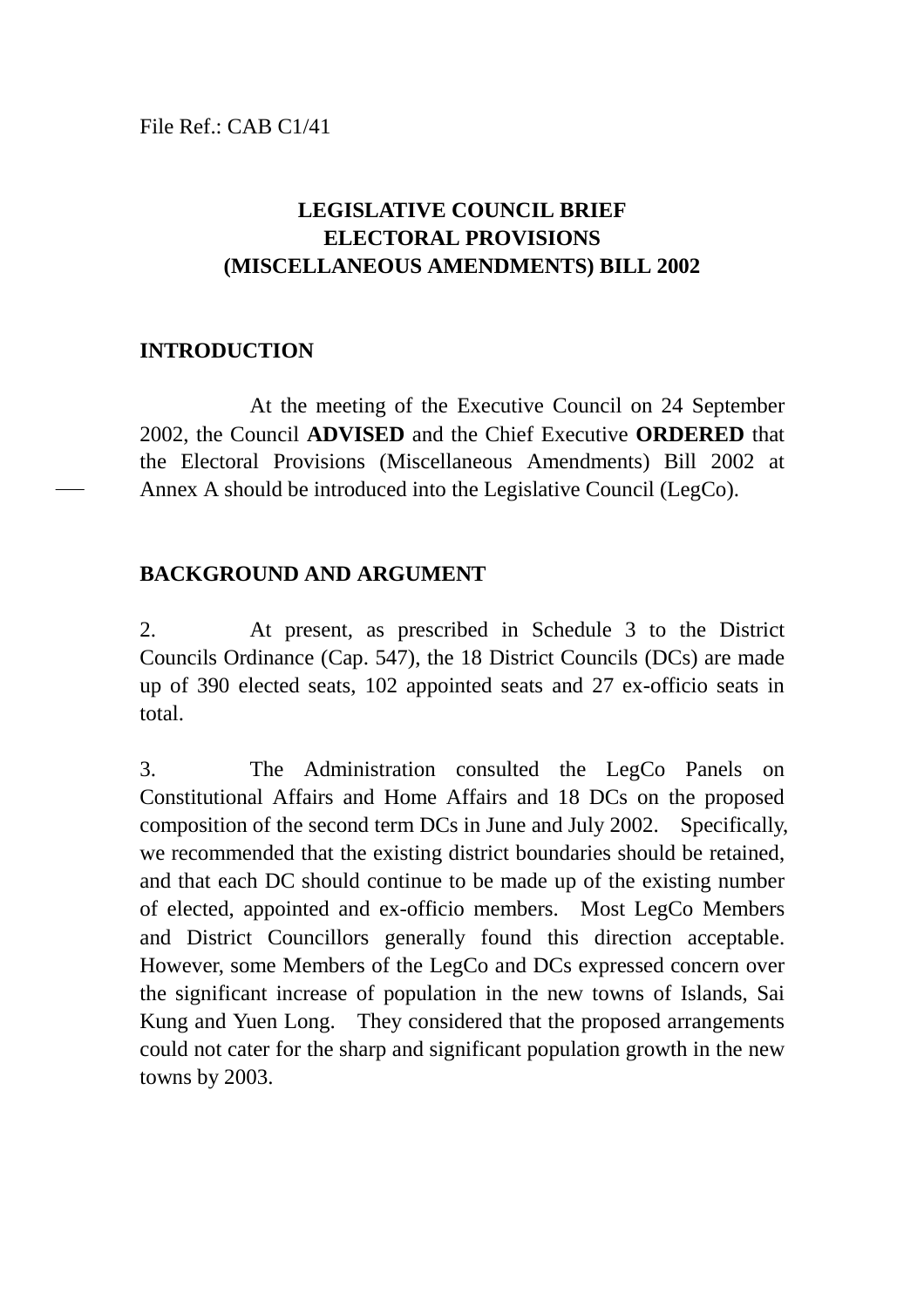### *(I) Arrangements for the second term DCs*

4. As our proposals were generally accepted by Members and the majority of the DCs, we would maintain the status quo for the composition of the second term DCs by retaining the existing district boundaries as well as the number of appointed and ex-officio seats for the DCs. However, in response to the views expressed by some Members of the LegCo and DCs, we decided to further examine and study the number of seats to be elected by Islands, Sai Kung and Yuen Long DCs.

5. We have set out at Annex B the projected population figures of the 18 DCs as at June 2003, the extent of population increase or decrease expressed in percentage terms as well as the average population size per constituency for each DC if the number of elected seats remains unchanged. Of the 18 districts, 10 would have a reduction in population. The remaining eight districts have varying degrees of population increase. The extent of increase in Islands, Sai Kung and Yuen Long, in particular the new towns, is far more significant than the other five districts. In fact, the new towns of Tung Chung, Tseung Kwan O and Tin Shui Wai would undergo a population expansion of 40% to 123%. As a result of the significant population growth in these new towns, the average population size per constituency of Sai Kung and Yuen Long would exceed the territory-wide population quota (i.e. 17,635) by more than 25%.

6. On the basis of the following considerations, we consider that there should be a limited increase in the number of elected seats for the three districts-

(a) The average population per constituency in Sai Kung and Yuen Long would be as high as 22,000 to 23,000 people, if the status quo were to be maintained. This would be well above the territory-wide average of 17, 635 people per constituency. In the case of Islands District, the two constituencies in Tung Chung would have to support some 60,000 people in total, if no extra elected seat were given to the new town.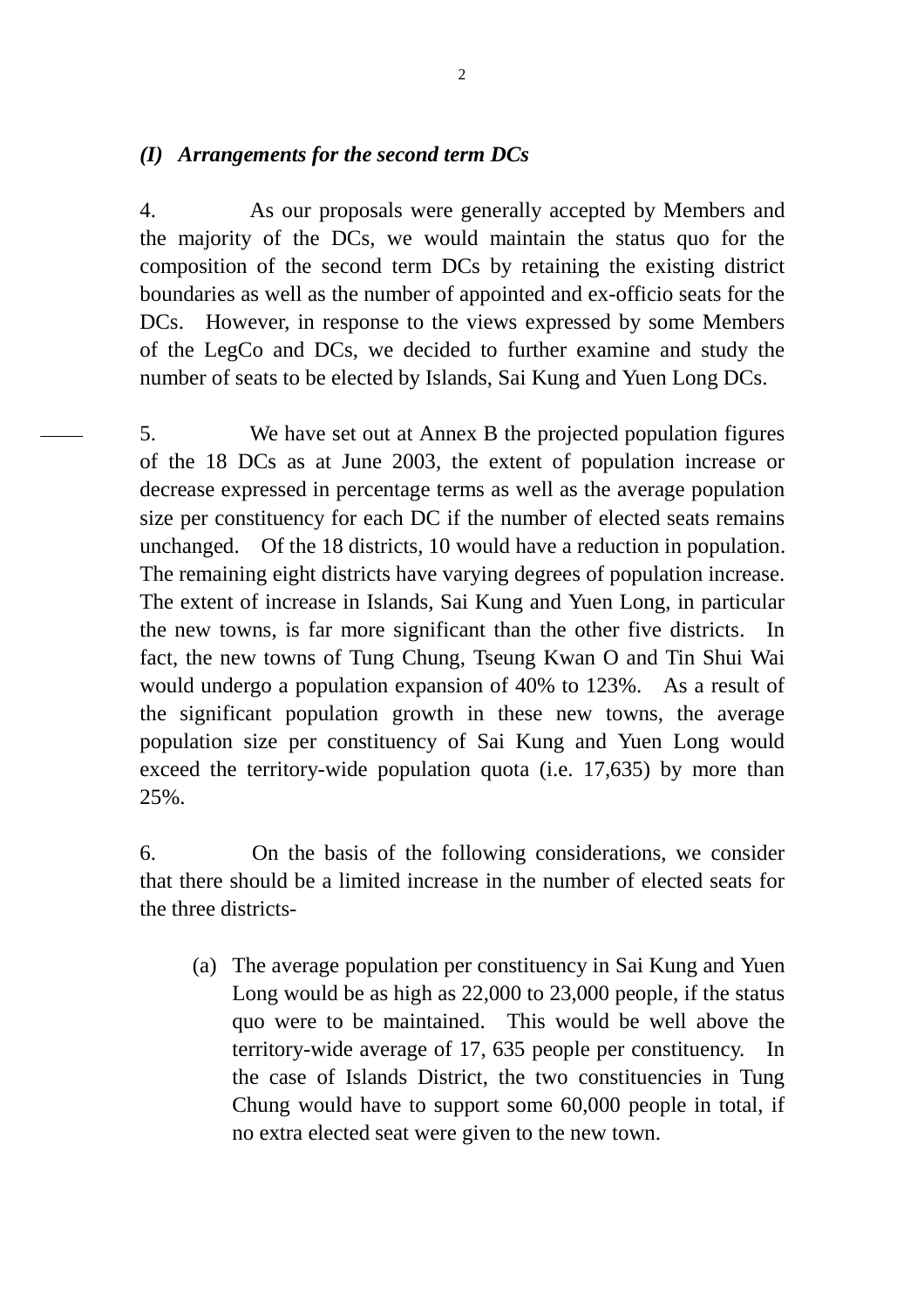- (b) Major changes to the boundaries of the existing constituencies in Sai Kung and Yuen Long would be unavoidable, as each constituency would have to shoulder a larger population if the number of elected seats were to remain unchanged. It is also possible that some rural constituencies would have to be merged to provide seats in the new towns to cater for the population increase. These changes would disrupt the community identity and cohesiveness of the residents already established in some areas since the 1999 DC elections. This would affect the integrity of the community. Concerns have been expressed by the relevant DCs that maintaining the status quo could not address the sharp and significant population increase in the new towns of the three districts, and that elected members in these districts would have difficulty in serving the large number of constituents adequately.
- (c) The Government attach considerable importance to the work of the DCs. We appreciate that at the district level DC members play a role of acting as a bridge between the Government and residents. New town residents require community services. We consider that more elected seats should be added to these districts, so that the relevant DCs would be in a better position to respond to, and take care of, residents' needs.

7. Specifically, we recommend that three elected seats should be added to Sai Kung and six to Yuen Long. As a result, their respective average population size per constituency will exceed the territory-wide population quota by less than 25 %, but will still be higher than the other districts. Furthermore, given the unique circumstances of the Islands District, we propose to provide an extra elected seat for the district to cater for the increase of population in Tung Chung. An analysis comparing this option against the original option is at Annex C.

### *(II) Voter Registration Cycle*

8. At present, the Registration and Electoral Office (REO) needs to publish the provisional register (PR) and final register (FR) of electors for geographical constituencies (GCs) and functional constituencies (FCs) before 15 April and 25 May in each year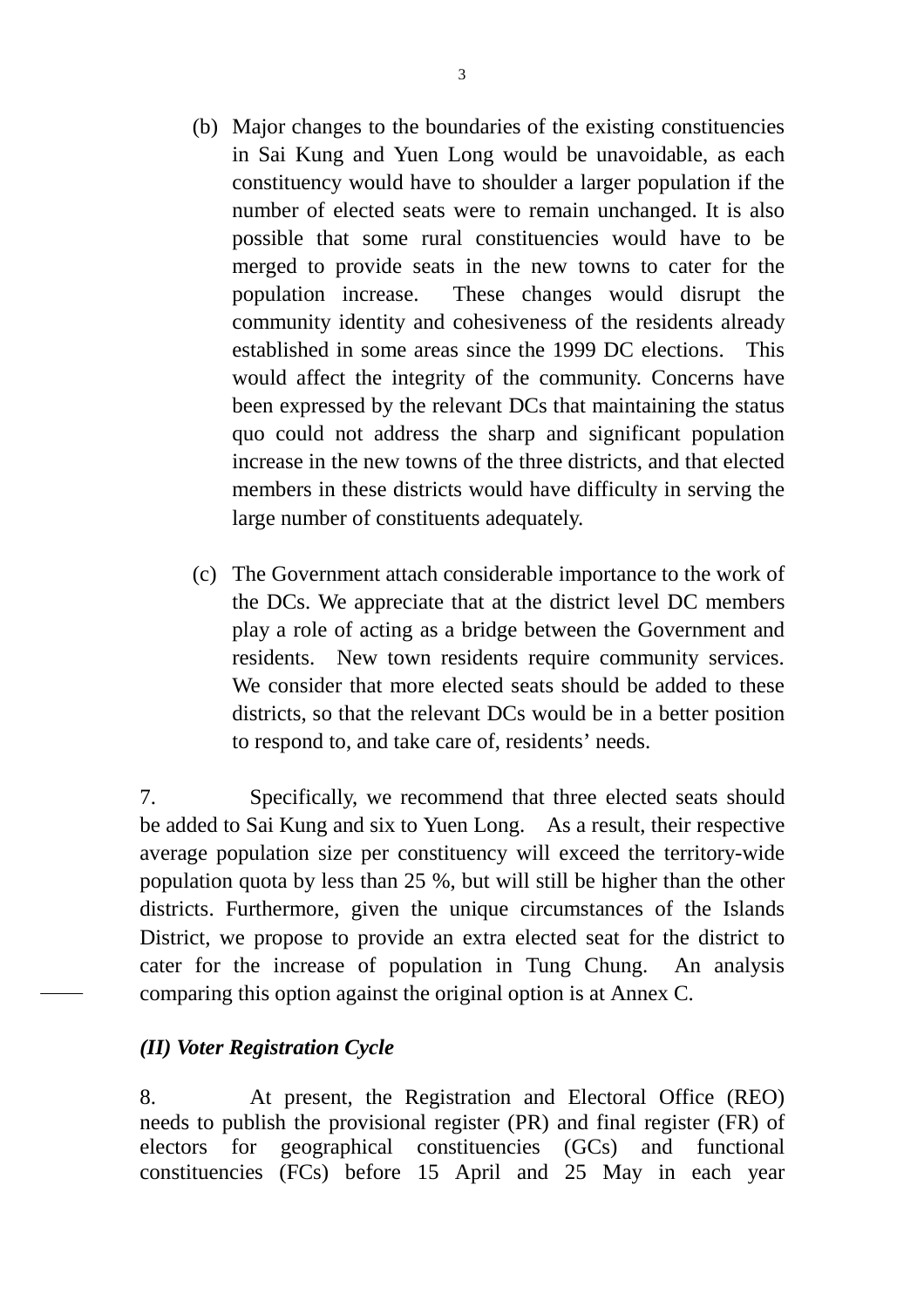respectively in accordance with section 32 of the Legislative Council Ordinance (Cap. 542). Pursuant to section 14 of the Schedule to the Chief Executive Election Ordinance (Cap. 569), the REO is also required to publish the PR and FR of voters for Election Committee (EC) subsectors by the same deadlines.

9. The LegCo Panel on Constitutional Affairs had once suggested to the Government that consideration should be given to reducing the time gap between the publication of electoral registers and the polling day as far as practicable, so as to ensure that the data on electors contained therein would be more up-to-date. The same suggestion was also made by the Electoral Affairs Commission (EAC) in its report on the 1999 DC elections. In response to the request of Members and the EAC, we propose that, starting from 2003, the publication of electoral registers should be brought closer to the polling day. We have proposed two different sets of publication dates for the electoral registers, with a view to reducing the time gap between the publication of FRs and the polling day for DC and LegCo elections respectively to about two months. The detailed proposals are set out in the following paragraphs.

## *(i) DC election years*

10. DC elections are normally held in the month of November. In order to bring the FR publication date as close to the DC elections as possible, we propose that the PR and FR be published not later than 15 August and 25 September respectively in years where DC elections are held.

## *(ii) LegCo election years*

11. LegCo elections are normally held in the month of September. We, therefore, propose deferring the corresponding deadlines to 15 June and 25 July in years where LegCo elections are held.

### *(iii) Other years*

12. In years in which no DC or LegCo elections are held, we propose adopting the same voter registration cycle as in LegCo election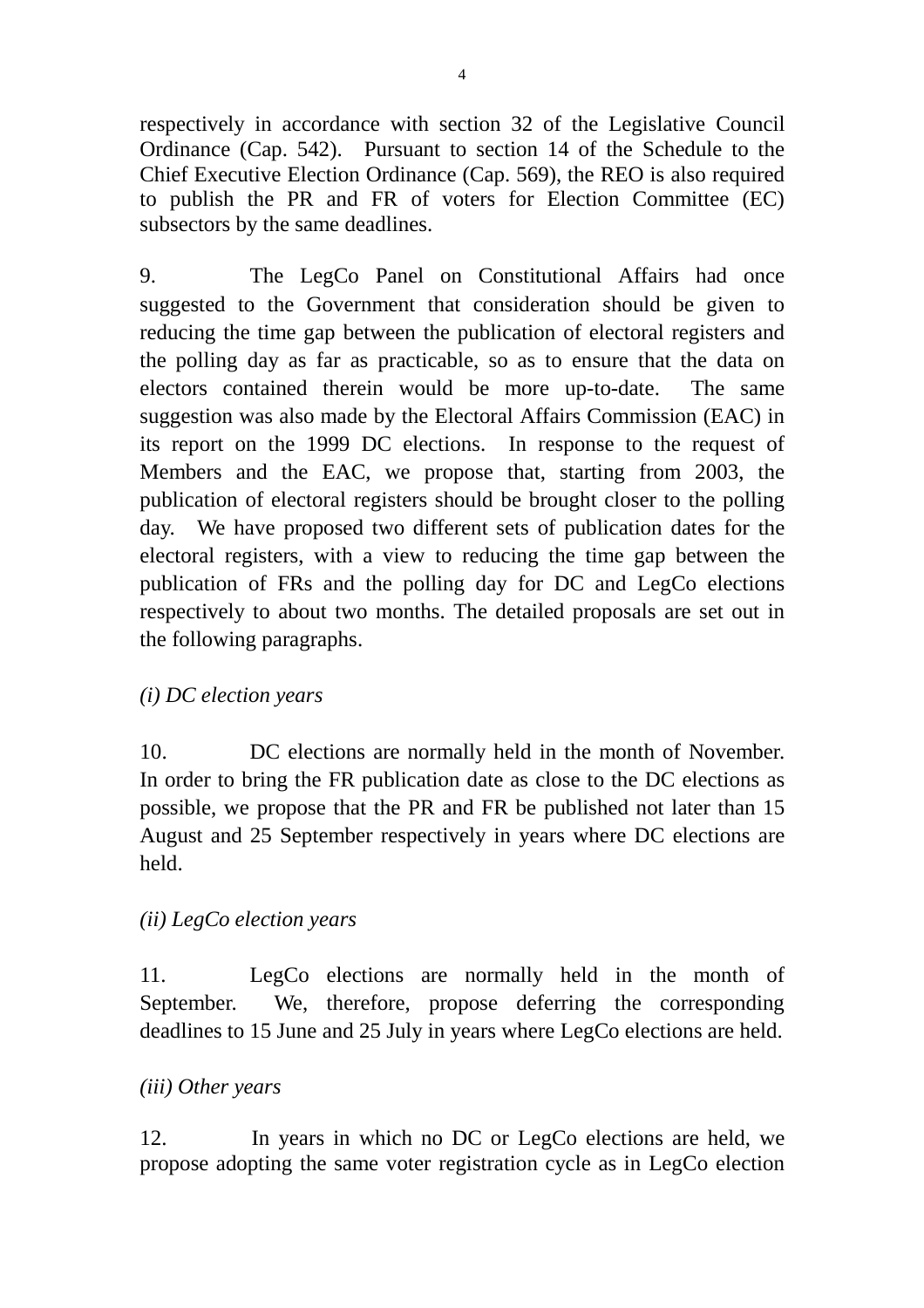years i.e. the PRs will be published in June and FRs in July.

### *(iv) Publication dates for various electoral registers*

13. To revise the voter registration cycle for various electoral registers, apart from amending the Legislative Council Ordinance for the GC and FC registers, changes would also have to be made to the Chief Executive Election Ordinance in respect of the EC subsector registers. This is to retain the existing arrangement of synchronizing the publication dates of the electoral registers for GC, FC and EC subsectors. The Legislative Council Ordinance provides that a pre-requisite for a person to be registered as a FC elector or EC subsector voter is his being registered as a GC elector. By synchronizing the publication dates of all three registers, we can ensure that changes in the GC register can be properly reflected in the FC and EC subsector registers. Also, the Chief Executive Election Ordinance stipulates that a person must be registered both as a FC elector and EC subsector voter at the same time. This statutory requirement could only be fulfilled if we synchronize the publication dates of the various electoral registers. There are also operational advantages for REO, if the three electoral registers are published concurrently.

14. To sum up, the proposals in paragraphs 10-13 above will be translated into the following publication timetable –

|                                | <b>Publication of PRs</b><br>for GC, FC and EC for GC, FC and EC<br><b>Subsectors</b> | <b>Publication of FRs</b><br><b>Subsectors</b> |
|--------------------------------|---------------------------------------------------------------------------------------|------------------------------------------------|
| Proposed deadlines in DC       | 15 August                                                                             | 25 September                                   |
| election years                 | $(15$ April)*                                                                         | $(25 \text{ May})^*$                           |
| Proposed deadlines in LegCo    | 15 June                                                                               | 25 July                                        |
| election years and other years | $(15$ April)*                                                                         | $(25 \text{ May})^*$                           |

\*Dates in brackets refer to existing deadlines.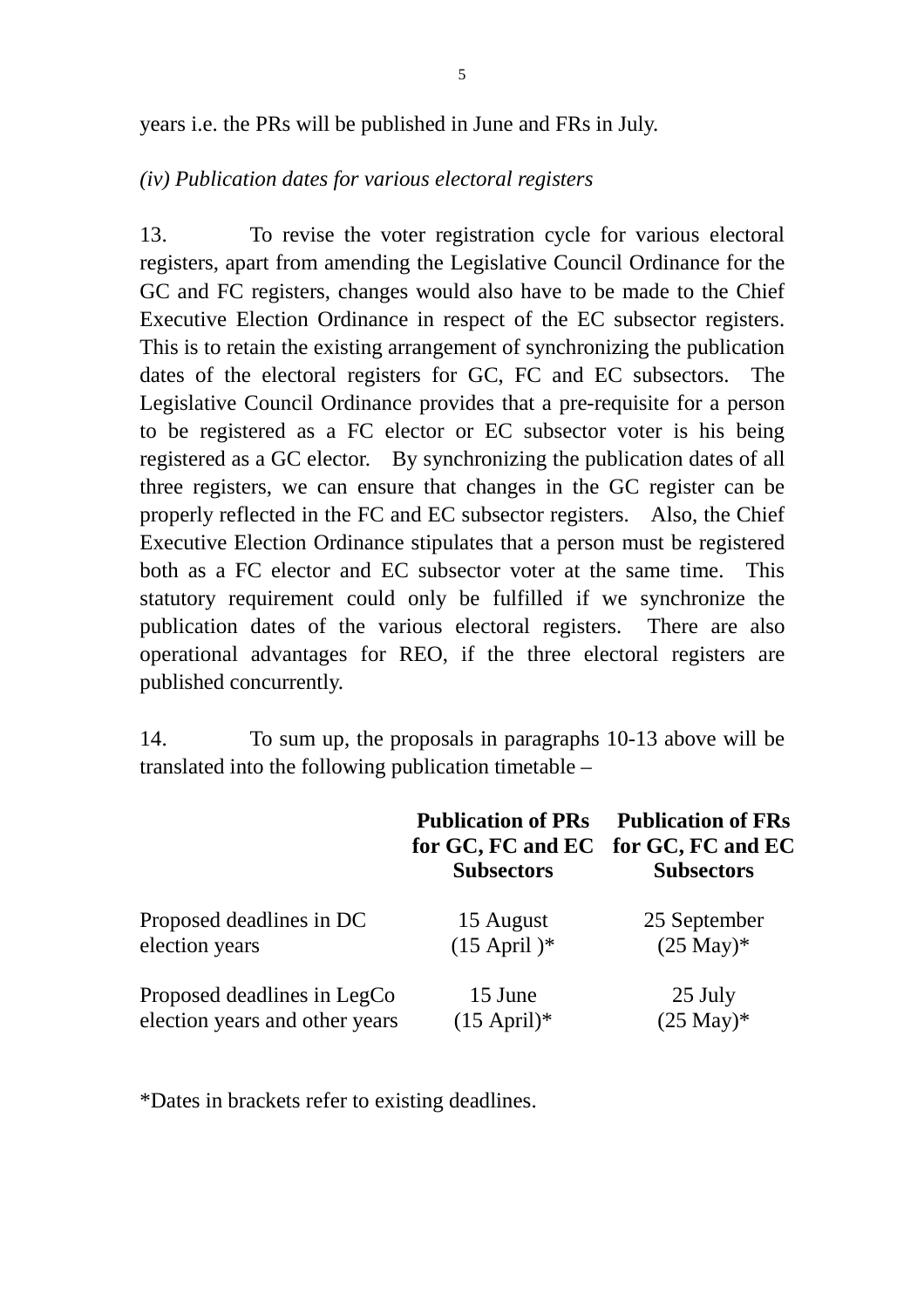## **THE BILL**

15. We need to amend Schedule 3 to the District Councils Ordinance (Cap. 547) to implement the proposal of increasing the number of elected seats for Islands, Sai Kung and Yuen Long. We also need to amend the relevant provisions of the Legislative Council Ordinance and the Chief Executive Election Ordinance to revise the publication dates of electoral registers. Schedule 3 to the District Councils Ordinance can be amended by way of subsidiary legislation. However, as our proposals involve amendments to a number of ordinances, we propose to introduce all the necessary amendments in the form of a composite bill for consideration by LegCo.

16. The key provisions of the Electoral Provisions (Miscellaneous Amendments) Bill 2002 are summarized in the following paragraphs.

## *(I) Amendments to the District Councils Ordinance*

17. **Clause 10** of the Bill provides that the number of elected members specified in Schedule 3 to the District Councils Ordinance in respect of Islands, Sai Kung and Yuen Long DCs be amended to 8, 20 and 29 respectively.

18. **Clauses 5-9** of the Bill are to replace references to outdated terms and expressions in the disqualification provisions of the District Councils Ordinance. Sections 14, 19, 21, 24 and 30 of the District Councils Ordinance set out the disqualification criteria for appointed members, ex-officio members, candidates, elected members as well as electors. These sections contain references to terms and expressions which were previously adopted in the Bankruptcy Ordinance (Cap. 6) and the Mental Health Ordinance (Cap. 136), but have been amended subsequently. The terms and expressions involved are "composition with the person's creditors" referred to in the Bankruptcy Ordinance and "unsound mind" in the Mental Health Ordinance. The opportunity is taken to make technical amendments to the District Councils Ordinance, so that the relevant terms and expressions therein are consistent with the references in the Bankruptcy Ordinance and the Mental Health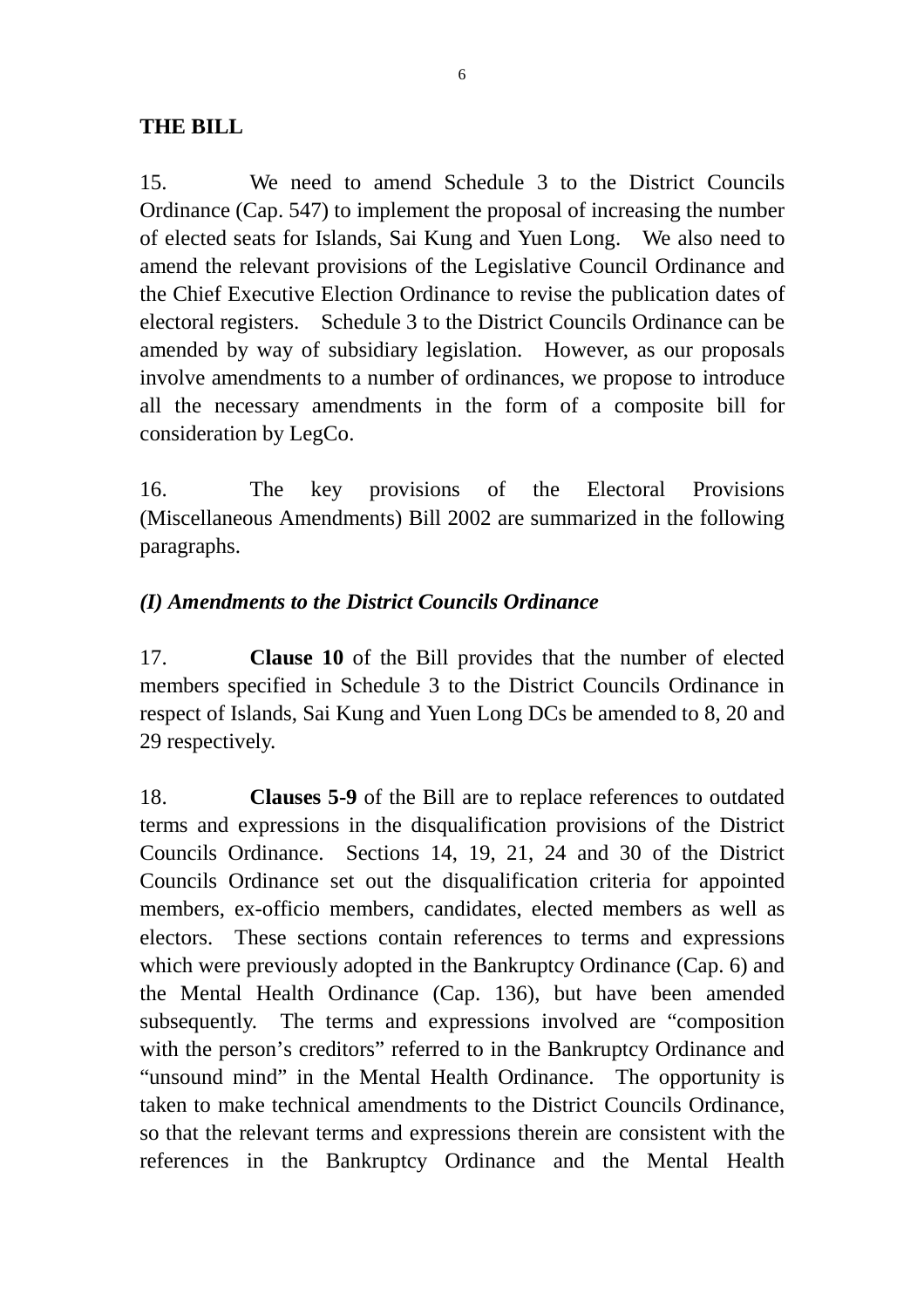### Ordinance.

## *(II) Amendments to the Legislative Council Ordinance*

19. **Clause 4** of the Bill provides that the REO must compile and publish GC and FC PRs and FRs not later than 15 August and 25 September in DC elections years, and not later than 15 June and 25 July in other years. Accordingly, **clause 3** amends the cut-off date as stipulated in section 29 of the Legislative Council Ordinance on or before which a person must have reached 18 years of age in order to be eligible for registration as an elector to 25 September in DC elections years and 25 July in other years.

## *(III) Amendments to the Chief Executive Election Ordinance*

20. **Clause 11** of the Bill provides that the deadlines for publishing the PR and FR of EC subsectors should follow those of the GC and FC registers as set out above.

## **LEGISLATIVE TIMETABLE**

| 21. | The legislative timetable will be as follows-                             |                |  |  |
|-----|---------------------------------------------------------------------------|----------------|--|--|
|     | Publication in the Gazette                                                | 4 October 2002 |  |  |
|     | First Reading and commencement of<br>Second Reading debate                | 9 October 2002 |  |  |
|     | Resumption of Second Reading debate,<br>committee stage and Third Reading | to be notified |  |  |

# **BASIC LAW IMPLICATIONS**

22. The Department of Justice advises that the proposals do not conflict with those provisions of the Basic Law carrying no human rights implications.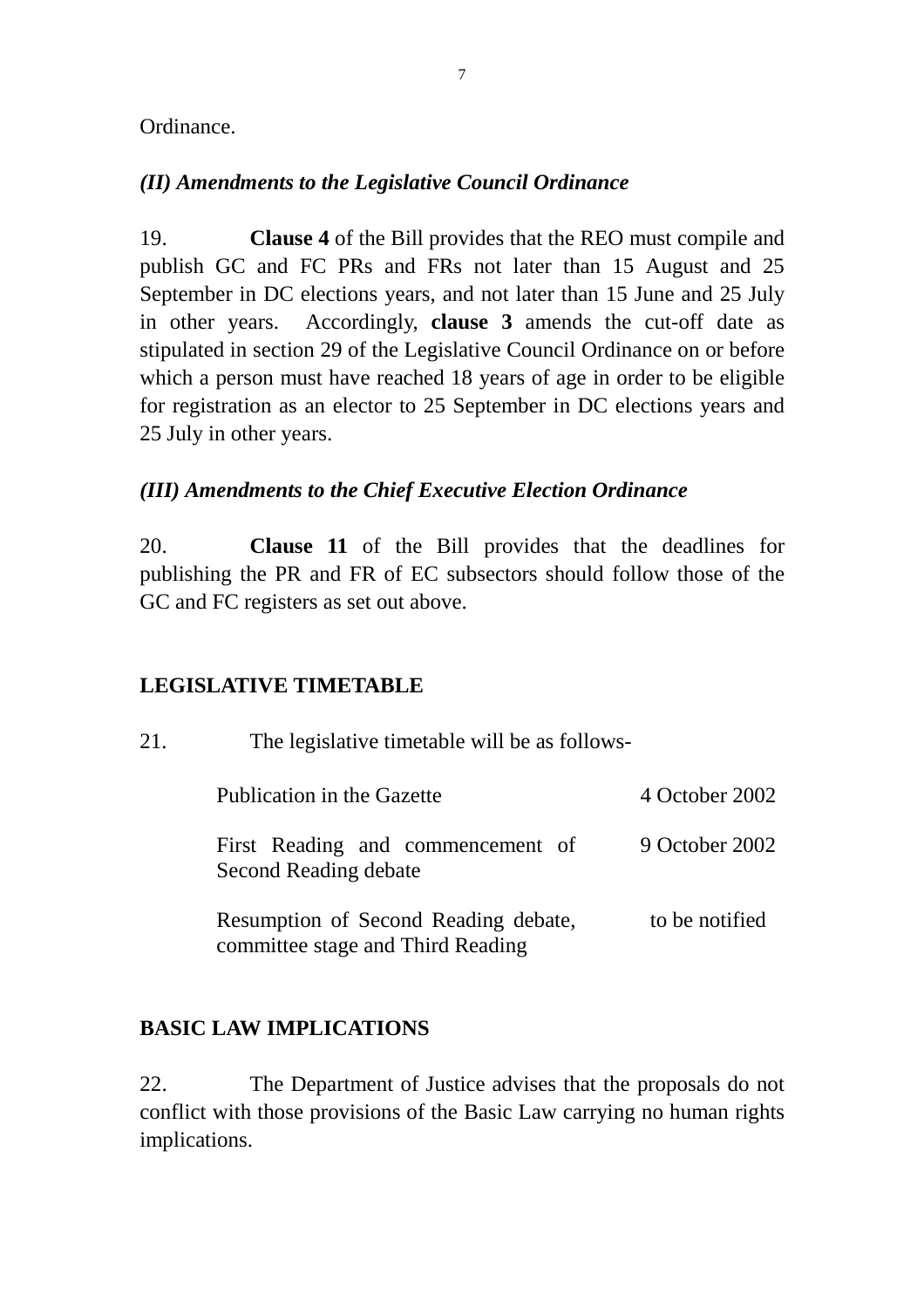## **HUMAN RIGHTS IMPLICATIONS**

23. The Department of Justice advises that the proposals are consistent with the human rights provisions of the Basic Law.

## **BINDING EFFECT OF THE LEGISLATION**

24. The Bill will not affect the current binding effect of the relevant Ordinances.

## **FINANCIAL AND STAFFING IMPLICATIONS**

25. Additional resources would be required for paying honoraria and operating expenses allowance to the 10 additional elected members. This would involve additional expenditure of \$1 million in 2003-04 and \$4.2 million in 2004-05 and thereafter.

## **SUSTAINABILITY IMPLICATIONS**

26. The proposals do not have significant sustainability implications.

# **PUBLIC CONSULTATION**

27. We have informed the 18 DCs and the LegCo Panels on Constitutional Affairs and Home Affairs of the Administration's latest proposals on composition of second term DCs. The Panels have also been informed of the legislative proposals for the Electoral Provisions (Miscellaneous Amendments) Bill 2002.

# **PUBLICITY**

28. A spokesman will be made available to answer queries from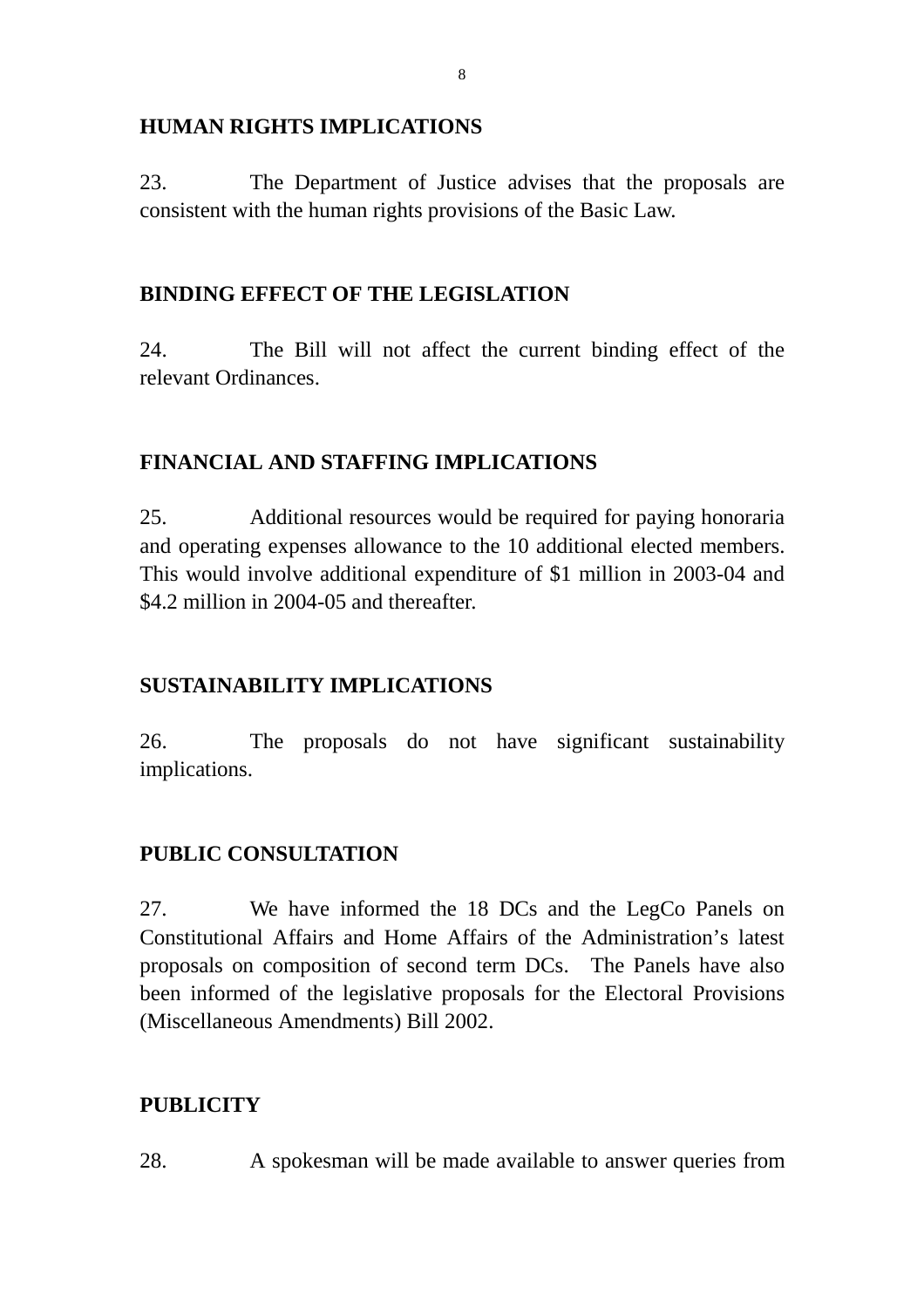the media.

# **ENQUIRY**

29. Any enquiries on this brief should be addressed to Ms Doris Ho, Principal Assistant Secretary (Constitutional Affairs)4, on 28102159.

Constitutional Affairs Bureau 3 October 2002 File Ref.: CAB C1/41

KF1665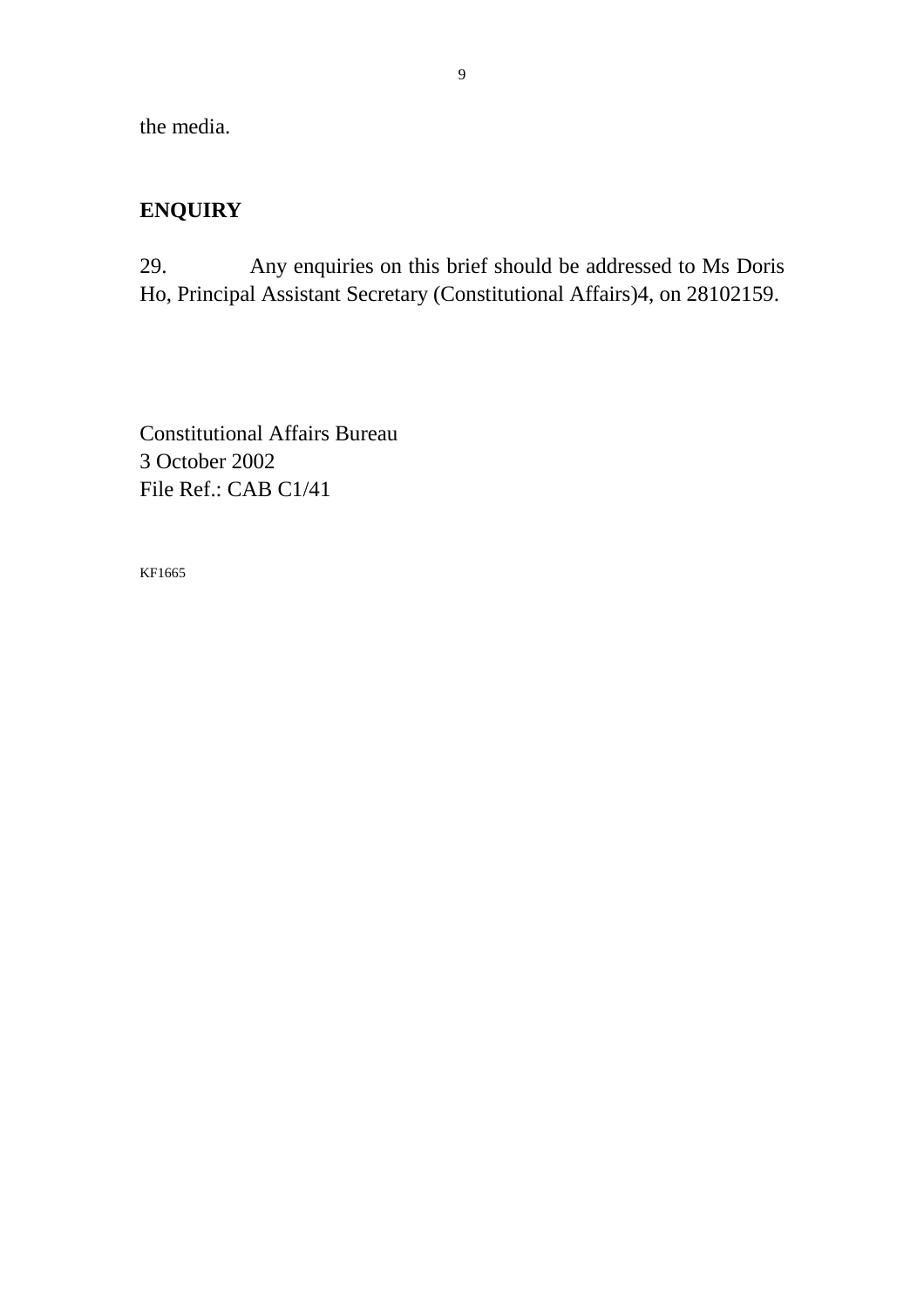### **Annex A**

### **ELECTORAL PROVISIONS (MISCELLANEOUS AMENDMENTS) BILL 2002**

### **CONTENTS**

| Clause |                                                                              | Page |
|--------|------------------------------------------------------------------------------|------|
| 1.     | Short title                                                                  |      |
|        | Legislative Council Ordinance                                                |      |
| 2.     | Interpretation                                                               |      |
| 3.     | Elector to be 18 years of age                                                | 2    |
| 4.     | Electoral Registration Officer to compile<br>and publish electoral registers | 2    |

### **District Councils Ordinance**

| 5.  | Disqualification of appointed members                                                                             | 4 |
|-----|-------------------------------------------------------------------------------------------------------------------|---|
| б.  | Disqualification of ex officio members                                                                            | 4 |
| 7.  | When person is disqualified from being<br>nominated as a candidate and from<br>being elected as an elected member | 5 |
| 8.  | Disqualification of elected members                                                                               | 7 |
| 9.  | When an elector is disqualified from<br>voting at an election                                                     | 7 |
| 10. | Schedule 3 amended                                                                                                | 7 |
|     | Chief Executive Election Ordinance                                                                                |   |

11. Election Committee 8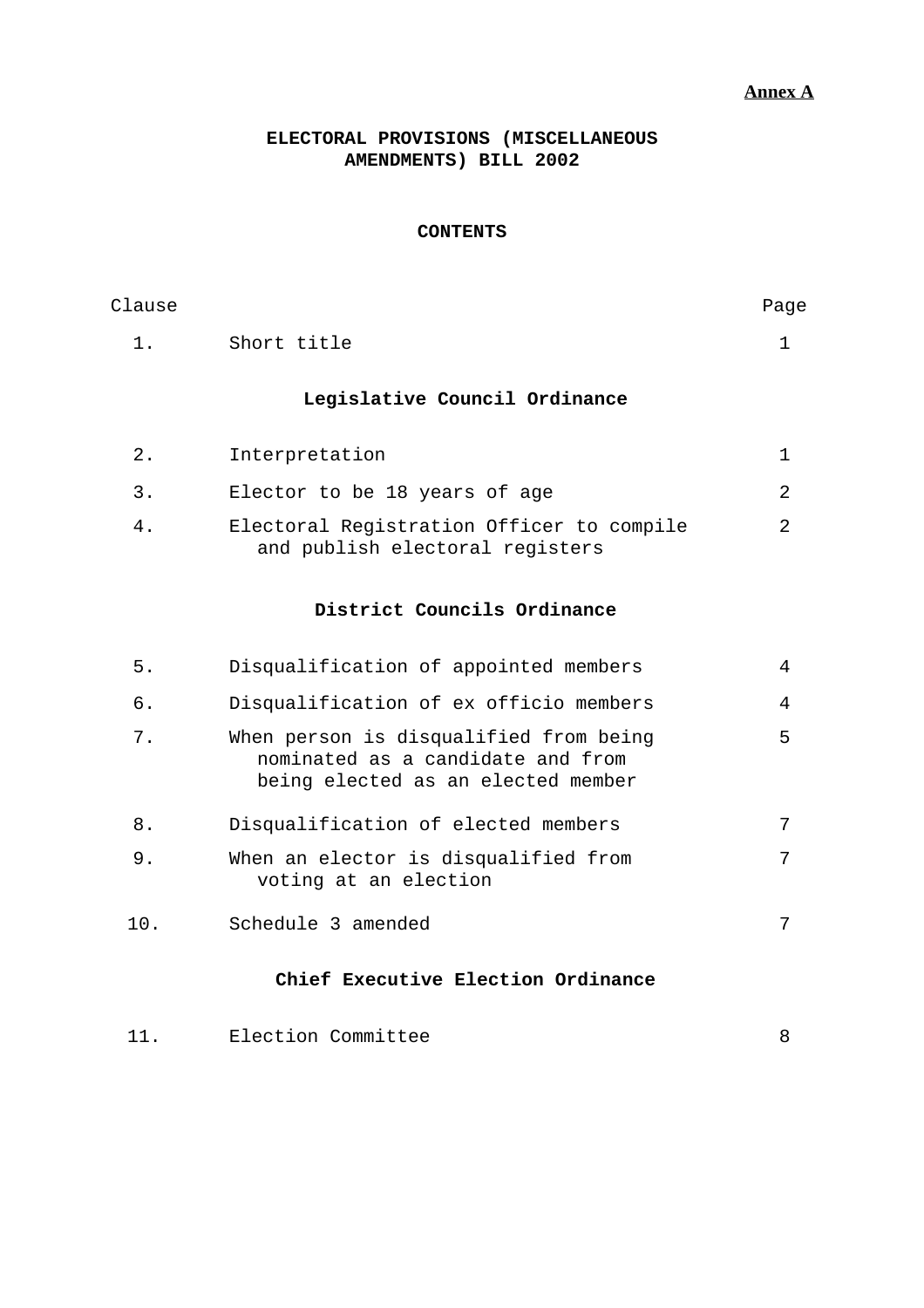### A BILL

 $To$ 

Amend the District Councils Ordinance to change the number of members to be elected to the Islands District Council, Sai Kung District Council and Yuen Long District Council and to replace references to outdated terms and expressions in the disqualification provisions; to amend the Legislative Council Ordinance to adjust the cycle for the compilation and publication of electoral registers and accordingly the date on or before which a person must have reached 18 years of age in order to be eligible for registration as an elector; and to amend the Chief Executive Election Ordinance to adjust the cycle for the compilation and publication of registers of voters.

Enacted by the Legislative Council.

#### **1. Short title**

This Ordinance may be cited as the Electoral Provisions (Miscellaneous Amendments) Ordinance 2002.

#### **Legislative Council Ordinance**

#### **2. Interpretation**

Section 3(1) of the Legislative Council Ordinance (Cap. 542) is amended by adding –

""District Council ordinary election" (區議會一般選舉) means elections to elect persons to fill the vacancies caused by the expiration of the term of office of the elected members of District Councils;".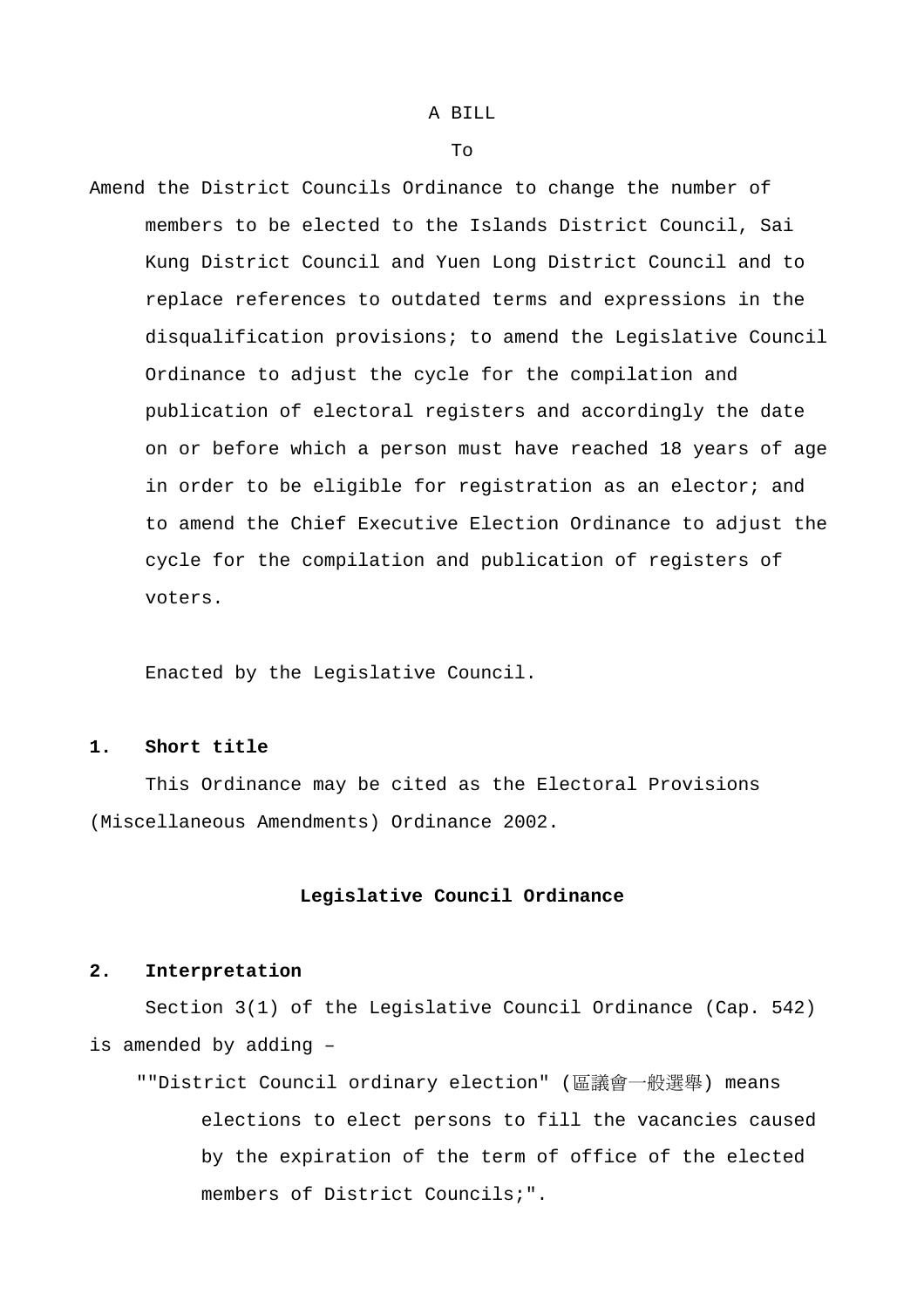#### **3. Elector to be 18 years of age**

Section 29(b) is repealed and the following substituted – "(b) the person's eighteenth birthday falls –

- (i) in any year other than a year in which a District Council ordinary election is to be held, on or before 25 July next following the person's application for registration; or
- (ii) in a year in which a District Council ordinary election is to be held, on or before 25 September next following the person's application for registration.".

### **4. Electoral Registration Officer to compile and publish electoral registers**

Section 32 is amended –

 $(a)$  in subsection  $(1)$  -

- (i) in paragraph (a), by repealing "15 April in each year, compile" and substituting "15 June in each year other than a year in which a District Council ordinary election is to be held, compile and publish in accordance with regulations in force under the Electoral Affairs Commission Ordinance (Cap. 541)";
- (ii) in paragraph (b), by repealing "25 May in each year" and substituting "25 July in each year other than a year in which a District Council ordinary election is to be held";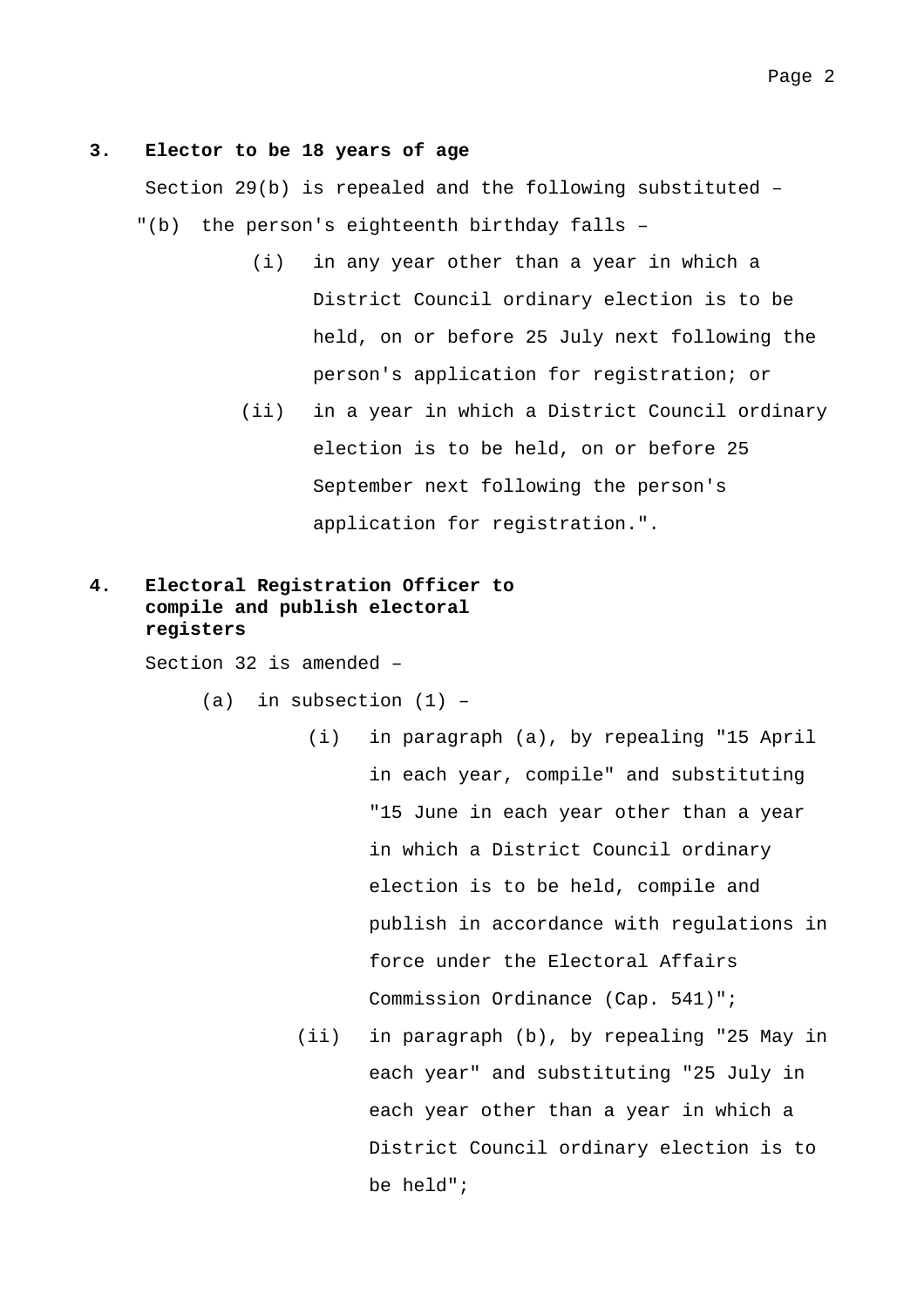(b) by adding –

"(1A) The Electoral Registration Officer

must –

- (a) not later than 15 August in each year in which a District Council ordinary election is to be held, compile and publish in accordance with regulations in force under the Electoral Affairs Commission Ordinance (Cap. 541) –
	- (i) a provisional register of geographical constituencies; and
	- (ii) a provisional register of functional

constituencies; and

(b) not later than 25 September in each year in which a District Council ordinary election is to be held, compile and publish in accordance with regulations in force under the Electoral Affairs Commission Ordinance (Cap. 541) –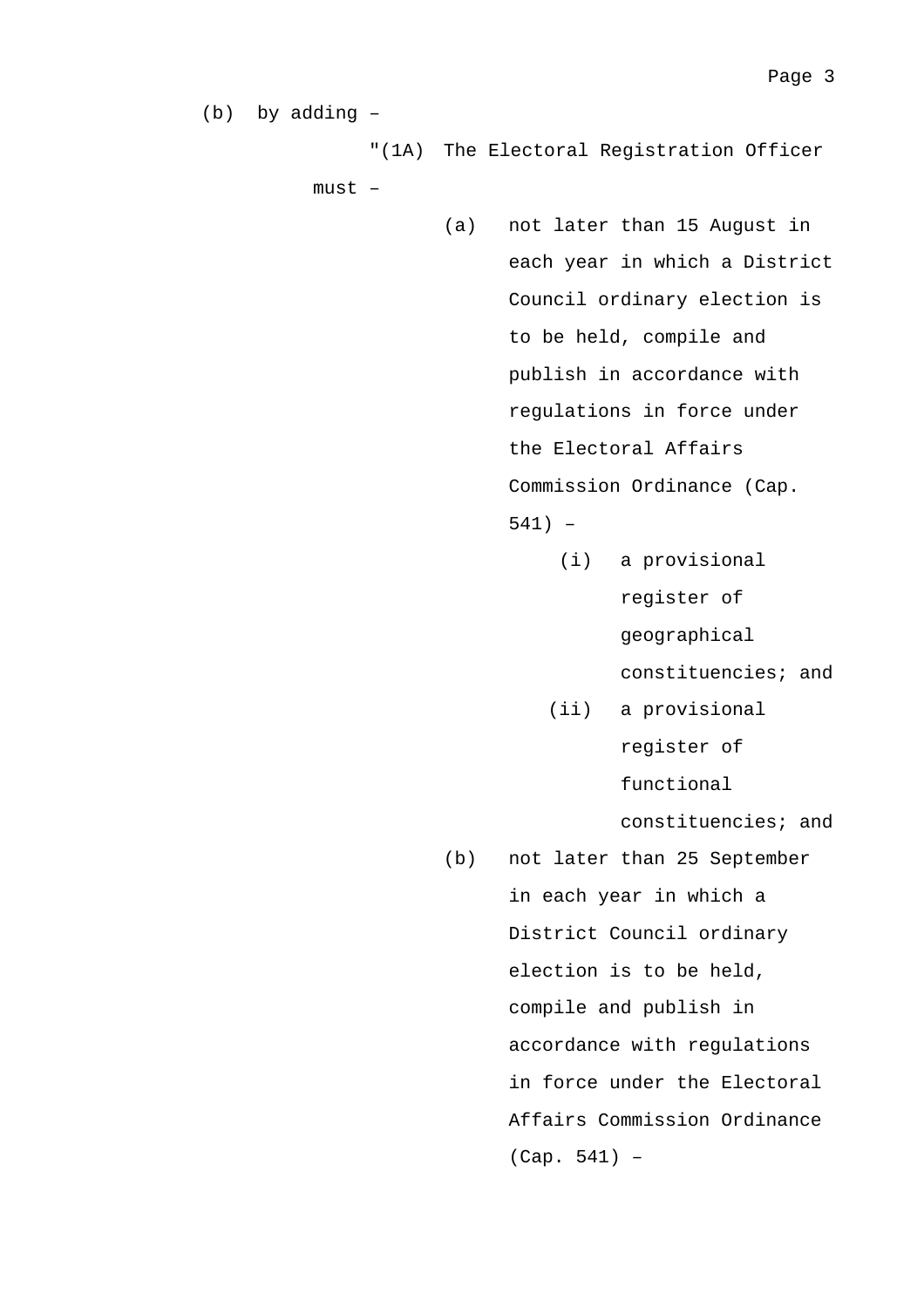(i) a final register of geographical

constituencies; and

- (ii) a final register of functional
	- constituencies.".

### **District Councils Ordinance**

#### **5. Disqualification of appointed members**

Section 14 of the District Councils Ordinance (Cap. 547) is amended –

- (a) in subsection  $(1)(g)$ , by repealing "composition with the person's creditors or a voluntary arrangement" and substituting "voluntary arrangement within the meaning of the Bankruptcy Ordinance (Cap. 6) with the person's creditors";
- (b) in subsection (2), by repealing everything after "if" and substituting "the person is found under the Mental Health Ordinance (Cap. 136) to be incapable, by reason of mental incapacity, of managing and administering his or her property and affairs.";
- (c) in subsection (3), by repealing "person's unsoundness of mind has ceased" and substituting "person has become capable of managing and administering his or her property and affairs".

### **6. Disqualification of ex officio members**

Section 19 is amended –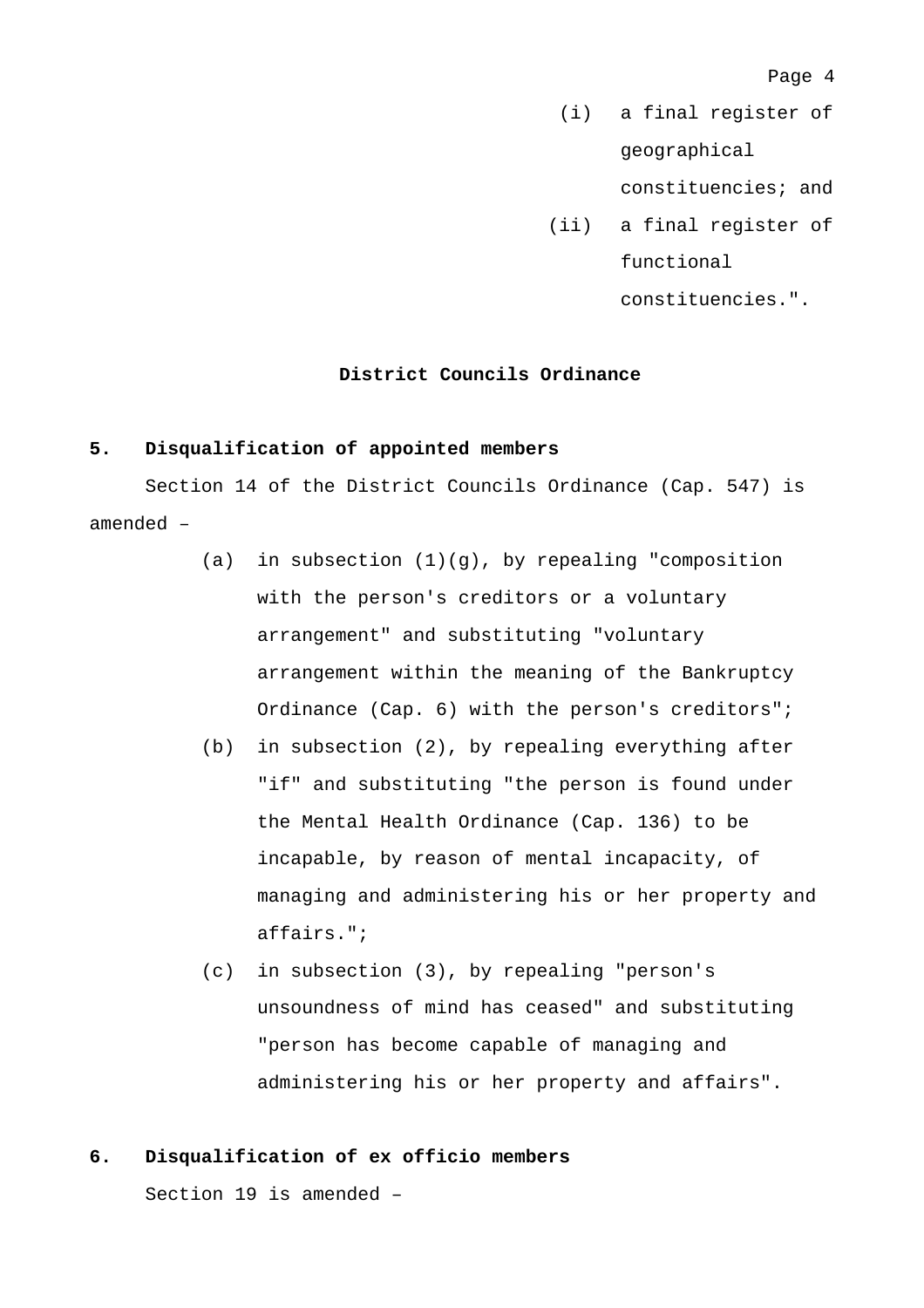- $(a)$  in subsection  $(1)(q)$ , by repealing "composition with the person's creditors or a voluntary arrangement" and substituting "voluntary arrangement within the meaning of the Bankruptcy Ordinance (Cap. 6) with the person's creditors";
- (b) in subsection (2), by repealing everything after "if" and substituting "the person is found under the Mental Health Ordinance (Cap. 136) to be incapable, by reason of mental incapacity, of managing and administering his or her property and affairs.";
- (c) in subsection (3), by repealing "person's unsoundness of mind has ceased" and substituting "person has become capable of managing and administering his or her property and affairs".
- **7. When person is disqualified from being nominated as a candidate and from being elected as an elected member**

Section 21 is amended –

- (a) in subsection  $(1)(i)$ , by repealing "composition with the person's creditors or a voluntary arrangement" and substituting "voluntary arrangement within the meaning of the Bankruptcy Ordinance (Cap. 6) with the person's creditors";
- (b) in subsection (2)
	- (i) by repealing ", in accordance with the Mental Health Ordinance (Cap. 136), the Court has found the person to be of unsound mind and incapable of managing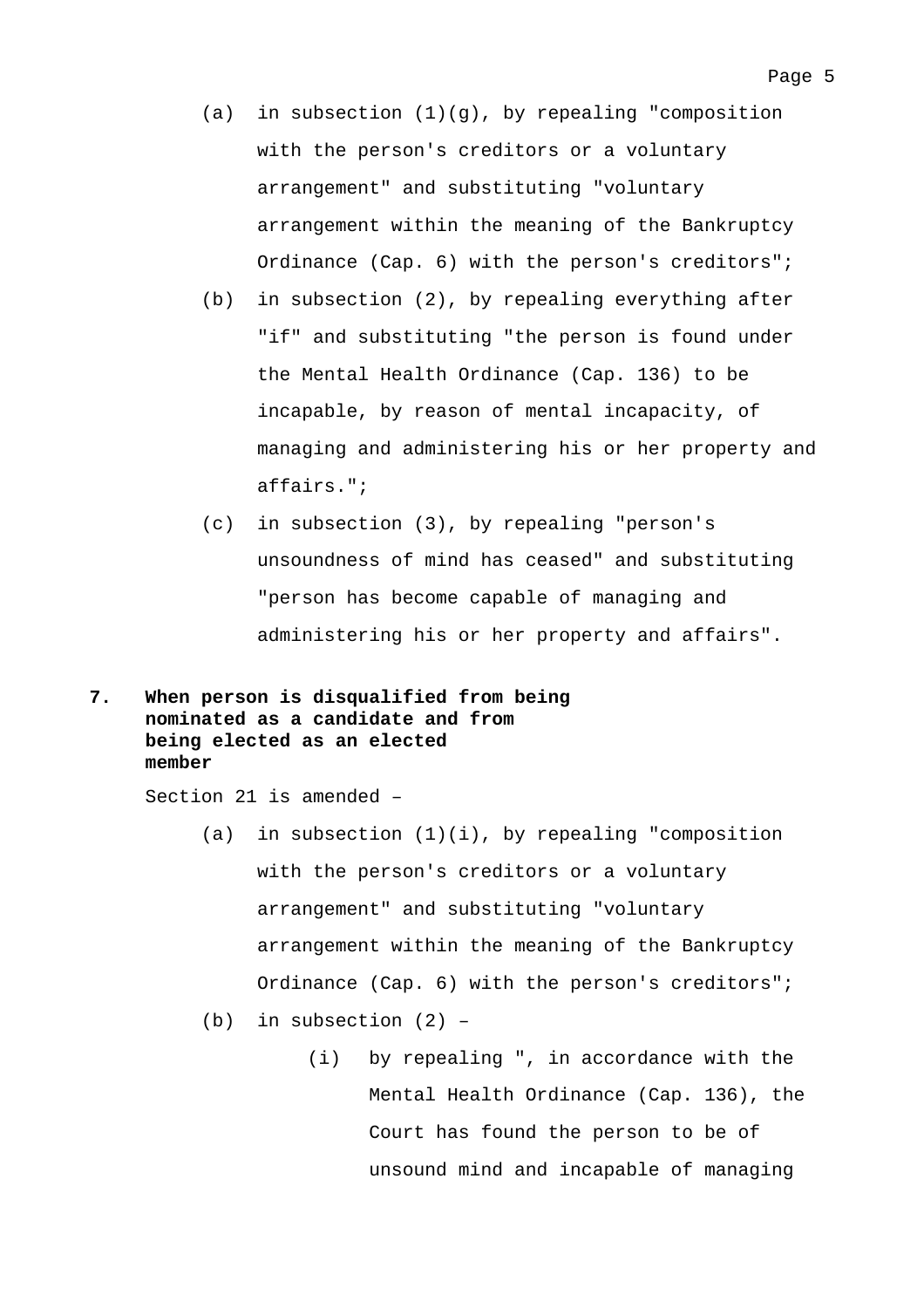himself or herself and his or her affairs" and substituting "the person is found under the Mental Health Ordinance (Cap. 136) to be incapable, by reason of mental incapacity, of managing and administering his or her property and affairs";

- (ii) by repealing "person's unsoundness of mind has ceased" and substituting "person has become capable of managing and administering his or her property and affairs";
- (c) in subsection (3)
	- (i) by repealing ", in accordance with the Mental Health Ordinance (Cap. 136), the Court has found the person to be of unsound mind and incapable of managing himself or herself and his or her affairs" and substituting "the person is found under the Mental Health Ordinance (Cap. 136) to be incapable, by reason of mental incapacity, of managing and administering his or her property and affairs";
	- (ii) by repealing "person's unsoundness of mind has ceased" and substituting "person has become capable of managing and administering his or her property and affairs".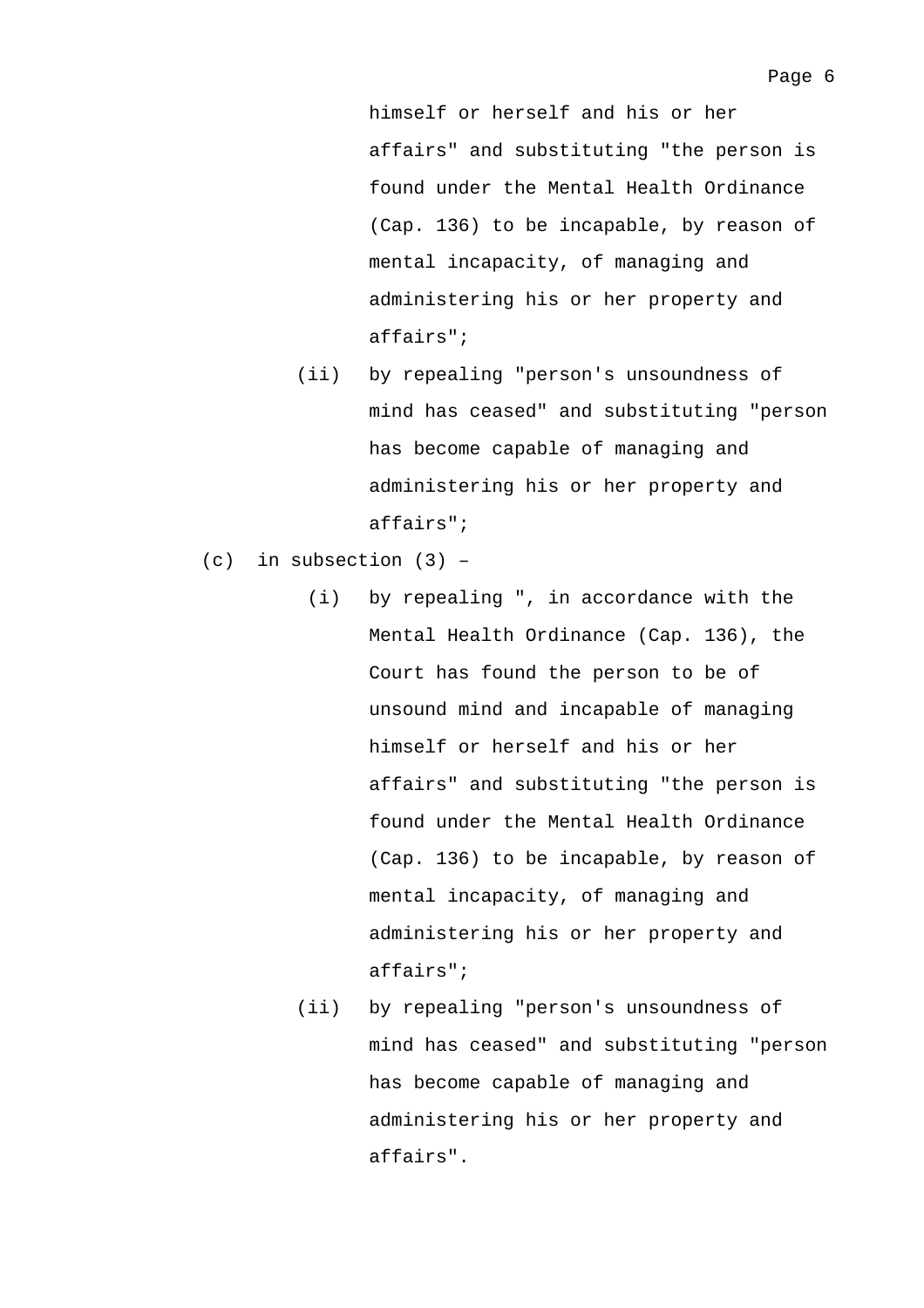#### **8. Disqualification of elected members**

Section 24 is amended –

- (a) in subsection  $(1)(g)$ , by repealing "composition with the person's creditors or a voluntary arrangement" and substituting "voluntary arrangement within the meaning of the Bankruptcy Ordinance (Cap. 6) with the person's creditors";
- (b) in subsection (3), by repealing everything after "if" and substituting "the person is found under the Mental Health Ordinance (Cap. 136) to be incapable, by reason of mental incapacity, of managing and administering his or her property and affairs.";
- (c) in subsection (4), by repealing "person's unsoundness of mind has ceased" and substituting "person has become capable of managing and administering his or her property and affairs".

### **9. When an elector is disqualified from voting at an election**

Section 30(e) is amended by repealing everything after "is" and substituting "found under the Mental Health Ordinance (Cap. 136) to be incapable, by reason of mental incapacity, of managing and administering his or her property and affairs; or".

#### **10. Schedule 3 amended**

Schedule 3 is amended, in Part I –

- (a) in item 10, in column 3, by repealing "7" and substituting "8";
- (b) in item 13, in column 3, by repealing "17" and substituting "20";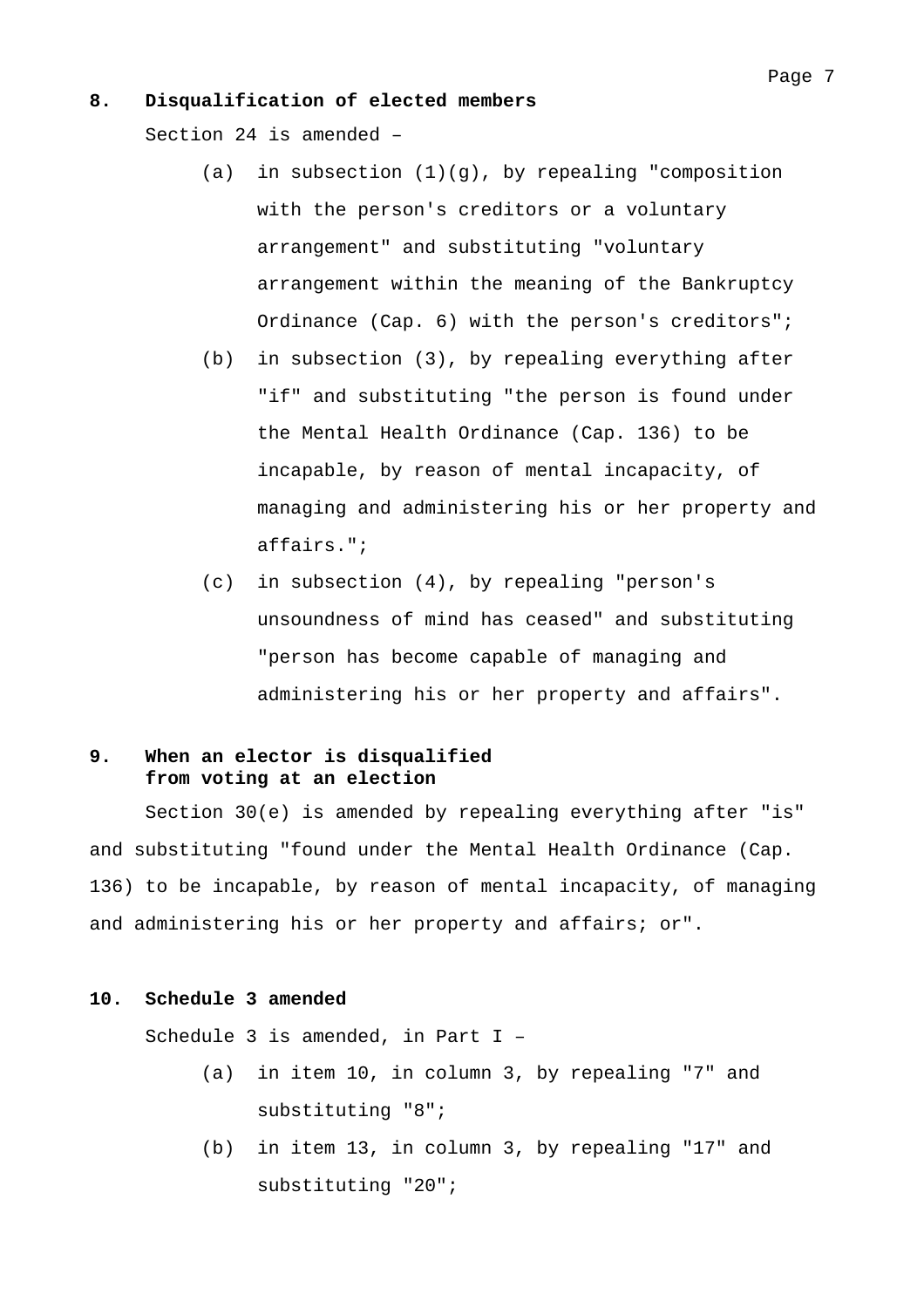- Page 8
- (c) in item 18, in column 3, by repealing "23" and substituting "29".

#### **Chief Executive Election Ordinance**

### **11. Election Committee**

The Schedule to the Chief Executive Election Ordinance (Cap. 569) is amended –

- $(a)$  in section  $11(1)$  -
	- (i) in the definition of "existing functional constituencies final register", by repealing "32(1)" and substituting "32(1) or (1A)";
	- (ii) in the definition of "existing geographical constituencies final register", by repealing "32(1)" and substituting "32(1) or (1A)";
	- (iii) in the definition of "subsector final register", by repealing "14(1)(b)" and substituting  $"14(1)(b)$  or  $(1A)(b) "i$ 
		- (iv) in the definition of "subsector provisional register", by repealing  $"14(1)(a)"$  and substituting  $"14(1)(a)$  or  $(1A)(a)$ ";

(v) by adding –

""District Council ordinary election" (區議會一般選舉) means elections to elect persons to fill the vacancies caused by the expiration of the term of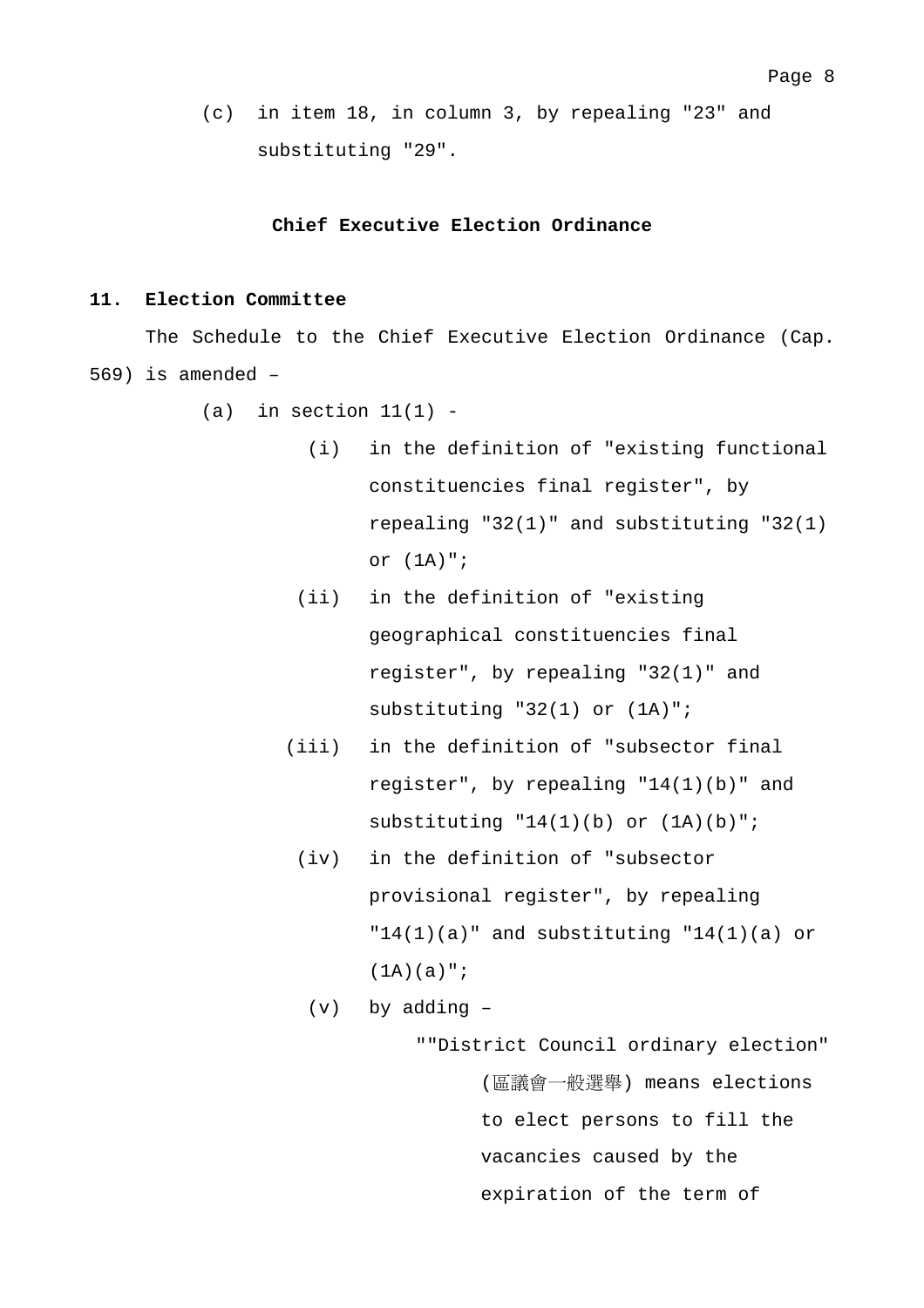office of the elected members

of District Councils;";

- (b) in section 14
	- $(i)$  in subsection  $(1)$  -
		- (A) in paragraph (a), by repealing "30 November 2001 and not later than 15 April in each subsequent year" and substituting "15 June in each year other than a year in which a District Council ordinary election is to be held";
		- (B) in paragraph (b), by repealing "14 December 2001 and not later than 25 May in each subsequent year" and substituting "25 July in each year other than a year in which a District Council ordinary election is to be held";

(ii) by adding –

"(1A) The Electoral Registration Officer shall compile and publish in accordance with the EAC Regulations –

> (a) not later than 15 August in each year in which a District Council ordinary election is to be held, a provisional register of voters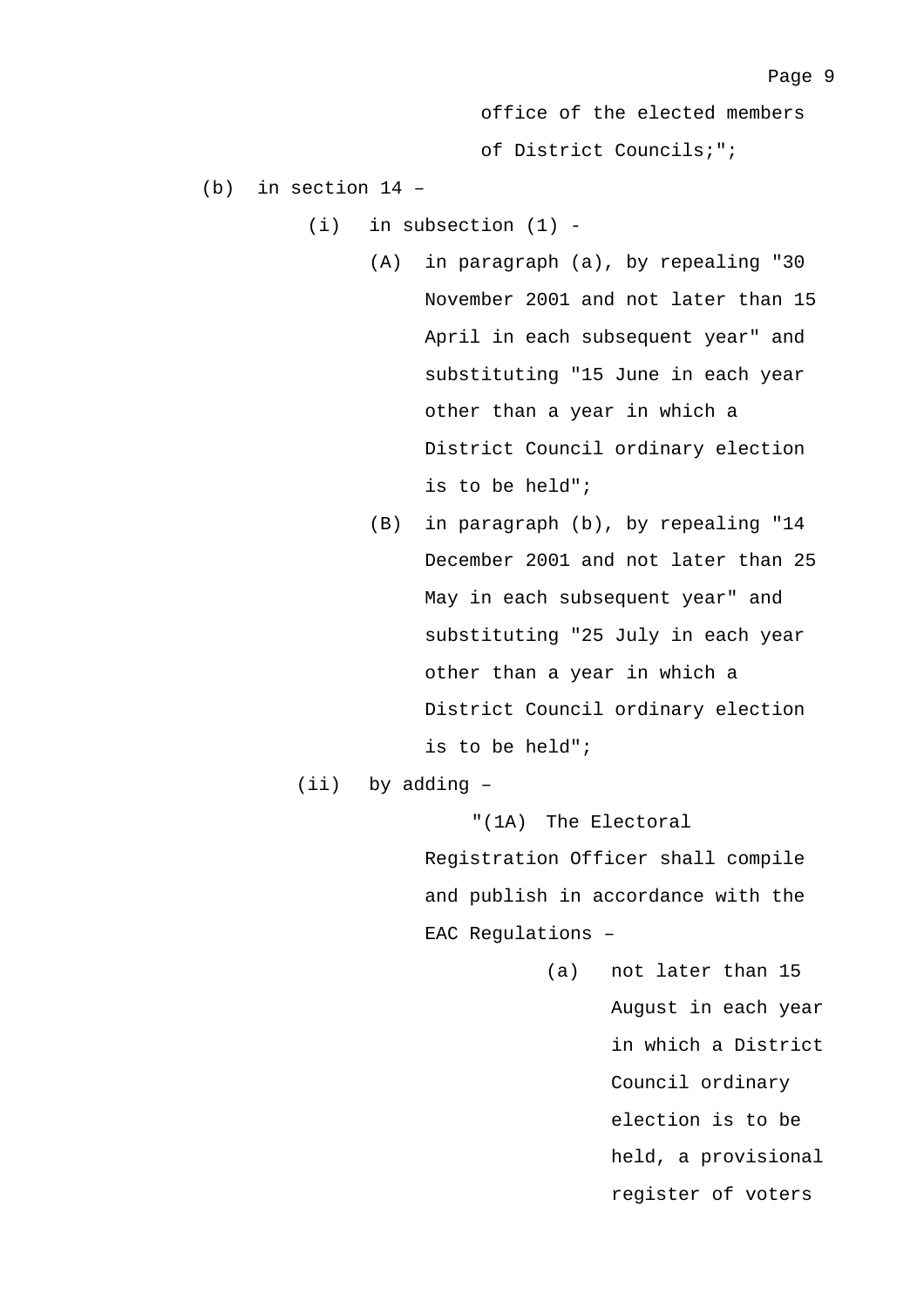for subsectors; and

(b) not later than 25 September in each year in which a District Council ordinary election is to be held, a final register of voters for subsectors.".

#### **Explanatory Memorandum**

The objects of this Bill are –

- (a) to amend the District Councils Ordinance (Cap.
	- 547)
		- (i) to increase the number of seats for elected members of the Islands District Council, Sai Kung District Council and Yuen Long District Council (clause 10); and
		- (ii) to replace references in the disqualification provisions to terms and expressions previously used, which have already been amended, in the Bankruptcy Ordinance (Cap. 6) and the Mental Health Ordinance (Cap. 136) (clauses 5 to 9);
- (b) to amend the Legislative Council Ordinance (Cap. 542) –
	- (i) to change the respective dates on or before which the Electoral Registration Officer must, in each year, compile and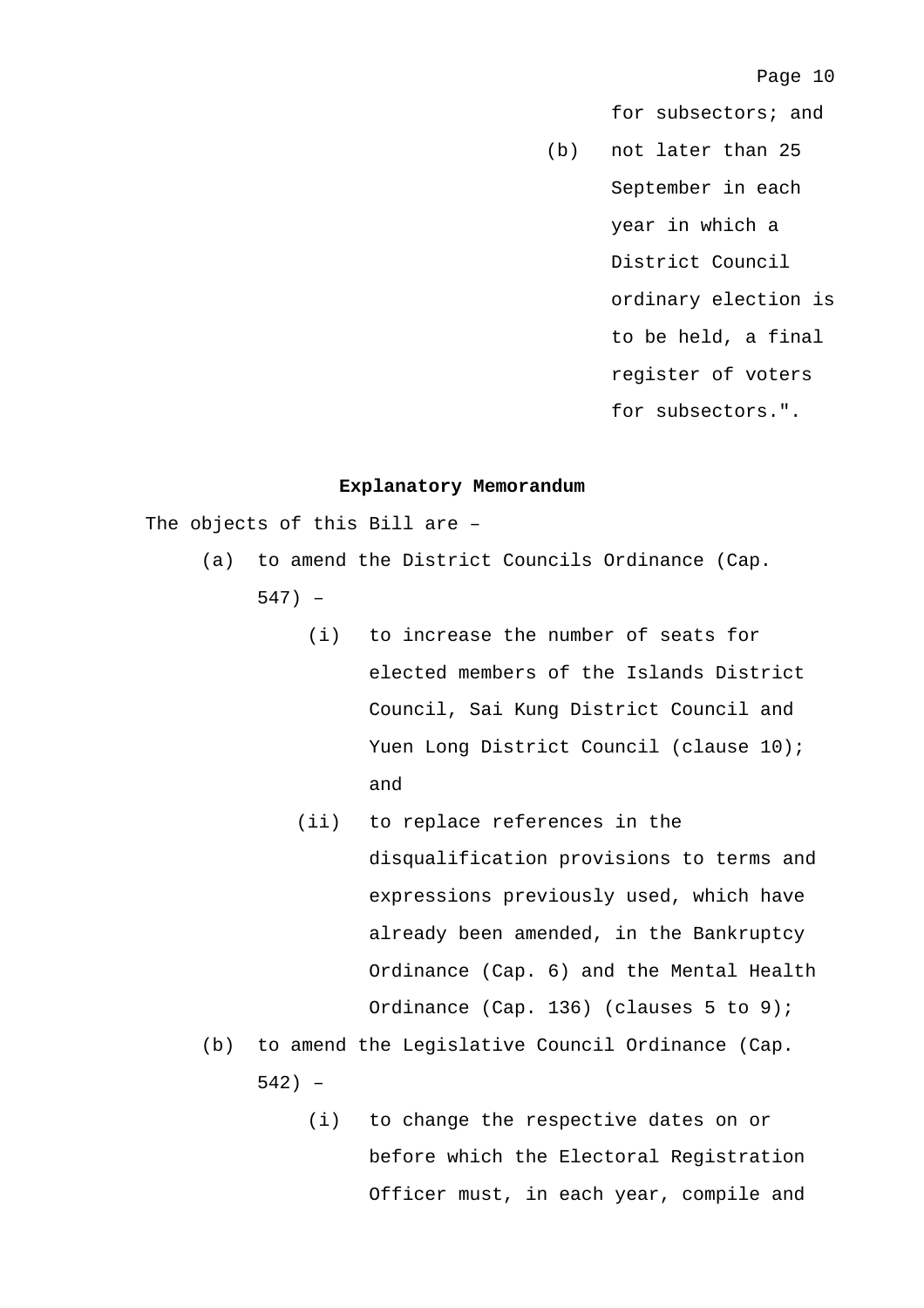publish the provisional registers and final registers of electors for geographical constituencies and functional constituencies (clause 4); and

- (ii) to adjust the date on or before which a person must have reached 18 years of age in order to be eligible to be registered as an elector (clause 3); and
- (c) to amend the Chief Executive Election Ordinance (Cap. 569) to change the respective dates on or before which the Electoral Registration Officer must, in each year, compile and publish the provisional register and final register of voters for subsectors constituting the Election Committee (clause 11).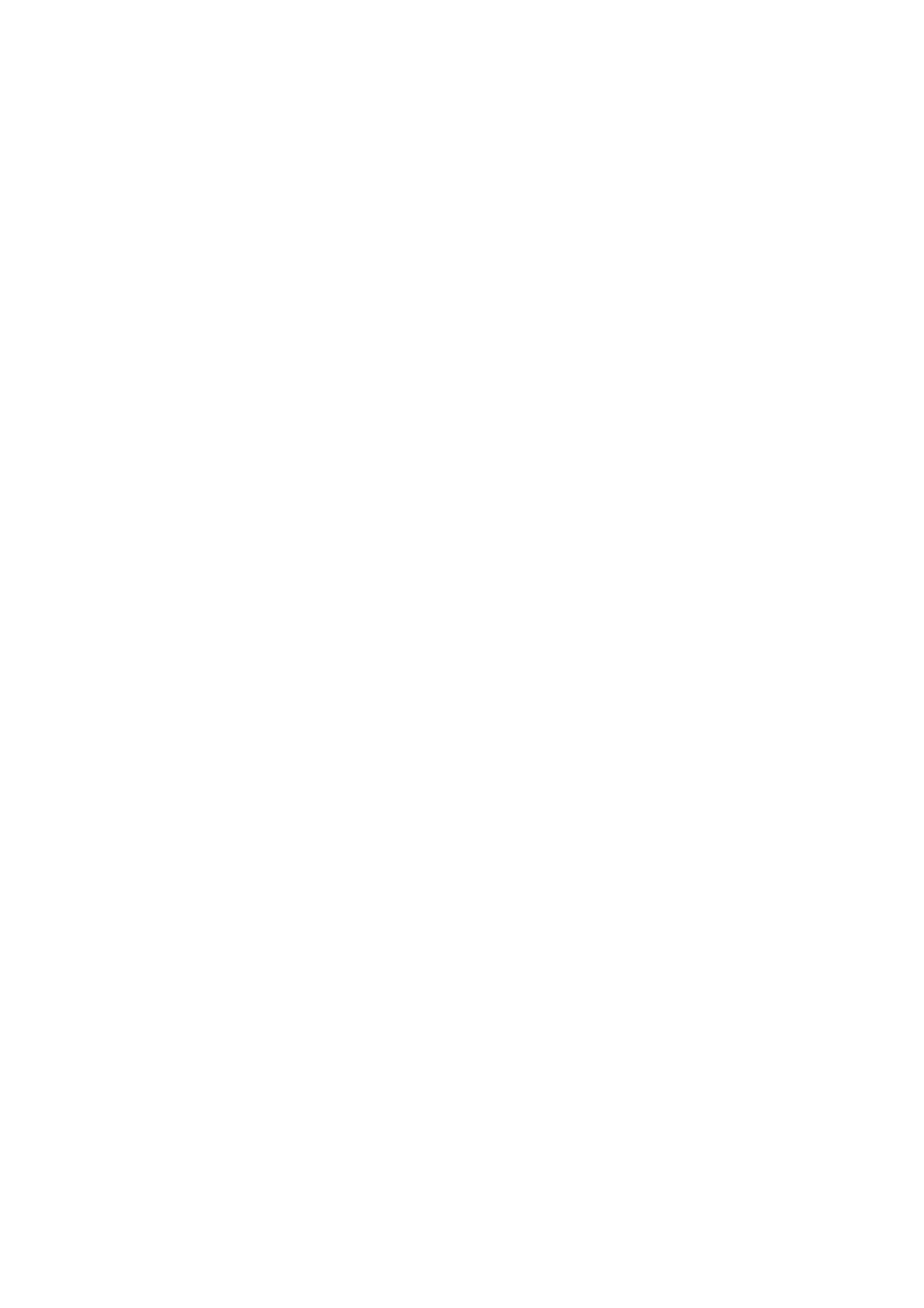### Annex B

# **Population Figures of 18 DCs**

|     |                                  | Population in<br>March 1999 | Population<br>projection as<br>of June 2003 | $%$ of<br>increase/<br>decrease | Average<br>population<br>size per<br>constituency <sup>1</sup> |
|-----|----------------------------------|-----------------------------|---------------------------------------------|---------------------------------|----------------------------------------------------------------|
|     | $(1)$ Islands                    | 84,909                      | 113,538                                     | $+34%$                          | 16,220                                                         |
|     | (Tung Chung                      | 31,579                      | 60,598                                      | $+92%$                          |                                                                |
|     | $(2)$ Sai Kung                   | 295,211                     | 376,451                                     | $+28%$                          | 22,144                                                         |
|     | (Tseung Kwan O                   | 221,362                     | 309,620                                     | $+40%$                          |                                                                |
| (3) | Yuen Long                        | 391,364                     | 542,615                                     | $+39%$                          | 23,592                                                         |
|     | (Tin Shui Wai                    | 122,233                     | 272,681                                     | $+123%$                         |                                                                |
|     | $(4)$ North                      | 268,992                     | 296,343                                     | $+10%$                          | 18,521                                                         |
|     | Tuen Mun                         | 489,589                     | 527,155                                     | $+8%$                           | 18,178                                                         |
|     | <b>Kwai Tsing</b>                | 479,919                     | 510,553                                     | $+6%$                           | 18,234                                                         |
|     | Wong Tai Sin                     | 428,067                     | 450,892                                     | $+5%$                           | 18,036                                                         |
|     | Sha Tin                          | 621,722                     | 636,562                                     | $+2\%$                          | 17,682                                                         |
|     | $(5)$ Remaining 10               | ranging from                | ranging from ranging from ranging from      |                                 |                                                                |
|     | districts                        | 172,138 to                  | 153,100 to                                  | $-11\%$ to 0%                   | 13,918 to                                                      |
|     |                                  | 629,463                     | 600,339                                     |                                 | 17,158                                                         |
|     |                                  |                             |                                             |                                 |                                                                |
|     | $(6)$ 18 districts as a<br>whole | 6,646,656                   | 6,877,553                                   | $+3%$                           | 17,635                                                         |
|     |                                  |                             |                                             |                                 |                                                                |

 $\overline{a}$ 

<sup>1</sup> this figure is derived by dividing the projected population of the district as of June 2003 by the existing number of elected seats